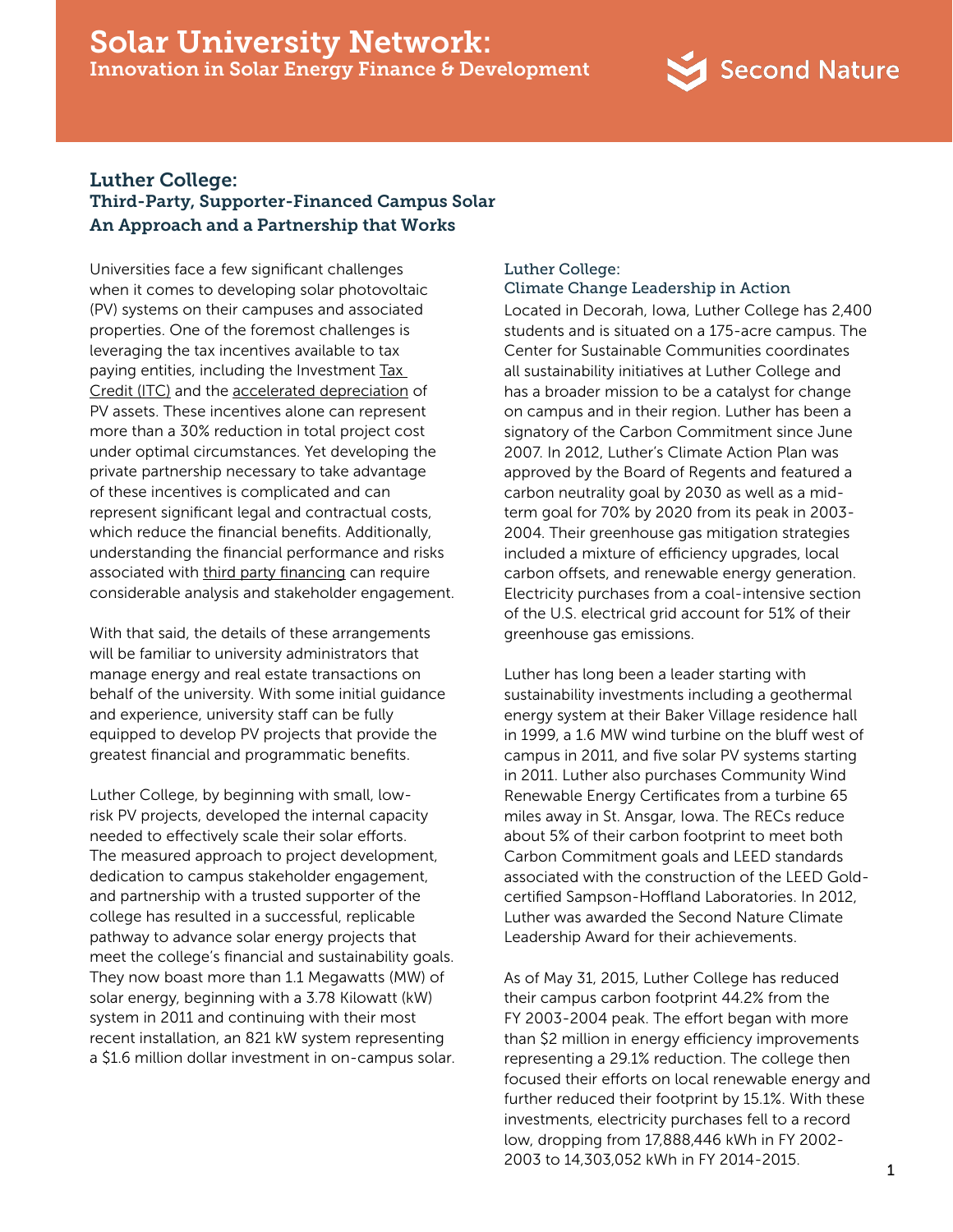## Overview of Solar Projects at Luther College: Donor and Supporter-Financed Funding Methods

With five onsite solar PV projects, Luther currently hosts more solar PV than any other entity in Iowa. As of 2016, it ranks third nationally among private liberal arts colleges (behind Oberlin and Bowdoin). Each of the college's projects has been uniquely financed through different methods, including an innovative use of direct donor contributions and supporter investment financing.

In an effort to continue supporting sustainability initiatives, the Luther College Development Office included a renewable energy initiative within the college's Sesquicentennial Campaign. Launched in 2008, the drive identified sustainability as one of the campaign's priorities and established separate endowed funds for renewable energy and the Center for Sustainable Communities. Between all funds, the Sesquicentennial Campaign collected an impressive \$57 million in gifts, pledges, and planned gifts. Most notable, perhaps, is the magnitude of success despite the economic downturn beginning just after the Campaign launch.

With this success, the college was able to continue moving forward toward their goal of carbon neutrality by 2030. To meet this ambitious goal, the college needed to further address their energy purchases. With the 2014 Iowa Supreme Court decision to legalize third party power purchase agreements (PPAs) for solar energy, Luther College was well positioned to build off their previous experiences in renewable energy projects and explore large-scale development of solar using PPAs.

"We need renewable energy – wind, solar, and geothermal – and some of us have just got to take the initiative so others will come along. I spent my career as a community banker so it's a natural thing to figure out ways to help build good things for the community. The more of that you do, the more you want to do it."

- Larry Grimstad Solar Investor & Supporter  *[Reference](http://iloveinspired.com/people/live-generously-larry-grimstad/))*

"We want to show our students it is possible to be carbon neutral, and that sustainable practices are incredibly important to Luther College,"

- Jim Martin-Schramm, Professor of Religion and Energy and Climate Program Coordinator

# Going Big with Solar to Reduce Costs and Carbon Emissions

Making the most out of solar investments starts with understanding limits. The limits can be regulatory, procedural, social, technological, and financial. With big projects come the potential for big mistakes and appropriate design is critical to ensure a good investment. By starting with small projects, emphasizing teamwork and campus stakeholder engagement, and working with a local, trusted investor, Luther College developed a project that worked for all parties.

At the time of the project development, Iowa had a 500 kW net metering cap, limiting the system size the college was able to pursue. However, the college realized they could directly offset their electricity demand and avoid exporting energy to the utility by siting systems in conjunction with significant electrical load. Using this approach, the college identified three sites: a 96 kW system on the library and 725.7 kW in two ground-mount arrays near a large athletics facility. These projects were projected to produce 1.1 million kWh/year, result in more than \$1 million dollars in energy savings over 25 years, and reduce campus carbon emissions by 5-6%.

With a system this large, the college did not see direct purchase as feasible. The potential to partner with a tax-paying entity through a third party PPA could, in theory, provide greater financial benefit. The college could ensure that their needs were met and the project was delivering the greatest benefit by working with a trusted third party.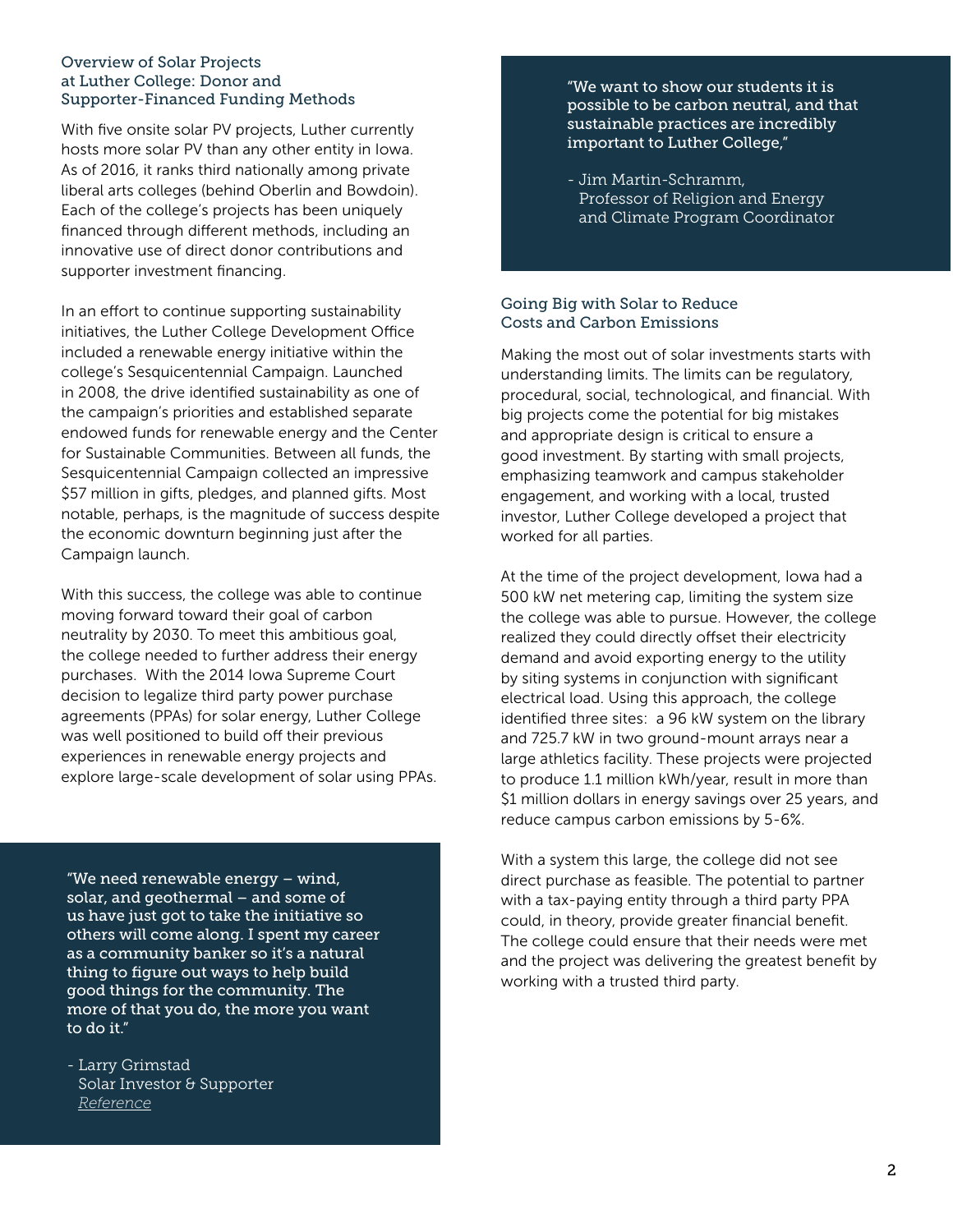#### Supporter-Financed PPA Basics

In a 3rd-Party PPA, a separate entity arranges for the design, permitting, financing, and installation of a solar energy system on a customer's property. The third party sells the power generated by the system to the host customer at a fixed or variable rate for 10- 25 years. The third party receives the income from these sales of electricity as well as any tax credits and other incentives associated with the system. Ideally, this situation results in no or low upfront capital costs for the customer and reduces energy costs over the long-term. Good project design ensures that the long-term energy savings exceed the payments to the 3rd party over the contract term.

As opposed to a 3rd party lease, A PPA arrangement limits risk to the customer because the maintenance of the PV system is the responsibility of the third party, which does not receive payments if the system is not working. Meanwhile, the customer maintains continued service by its electric utility. At the end of the PPA contract term, the customer may extend the PPA, have the third party remove the system, or choose to buy the system from the third party at fair market value.

Working with a college supporter to develop a PPA can result in greater transparency and greater benefit. In the case of Luther College, this meant working directly with the investor to review the following key variables in the financial modeling of the project:

- **▶** System size and power production estimates
- **▶** Energy load reduction estimates and related energy demand charge savings
- **▶** Value of the Investment Tax Credit (ITC)
- **▶** Value of depreciation (MACRS)
- **▶** USDA Rural Energy for America Program (REAP) grant funding
- **▶** Iowa's 476C Renewable Energy Production Tax Credit
- **▶** Site land lease rate
- **▶** Presumed utility rate escalator
- **▶** PPA price and escalator
- **▶** Estimated fair market value system purchase price at end of PPA term

"Luther is a perfect example of how colleges and universities can help drive America's clean energy economy and win the jobs of the future. I congratulate Luther and its students on completing Iowa's largest photovoltaic solar array – powering your campus with clean, renewable energy for years to come."

- Steven Chu, U.S. Secretary of Energy

Each of these variables has an impact on the project's financial performance and these assumptions can impact the returns for both the college and the investor. An open review of the variables, the assumptions being made, and the expectations of parties can build trust in the project and ensure financial performance. The project design team also needs to consider the incentive and regulatory environment that exists in their region and how it might change over time.

At Luther College, the 280 kW installation at Baker Village was on a utility rate plan that enabled the college to net meter surplus production under Iowa's net metering rules that limit system size to 500 kW. This was critical in the financial modeling. For the larger 820 kW project, the system had to directly offset electrical use and minimize export of electricity as net metering was not allowed. The financial modeling also had to address how the demand charge in their rate would be influenced by the PV production. The studies related to the project took several months and increased both time and expenses. Future projects on the campus will need to be designed to address the new net metering rules issued by the Iowa Utility Board in summer of 2016. The rules raise the net metering cap to 1,000 kW but will not allow large general service customers to recover demand charge costs. This may constrain the installation of additional renewable energy systems unless they are conjoined with energy storage.

Navigating the changing regulatory and incentive landscape is often the most difficult aspect of PV project development. Working with a trusted PV developer that has a demonstrated history of successful projects in your region can help ensure an informed and profitable project design. Developing a team of informed campus stakeholders that follows these issues can help ensure that your institution is prepared to take advantage of opportunities as they arise. With their focus on ensuring each of these critical elements were addressed, Luther College is making significant progress towards carbon neutrally and saving money on the way.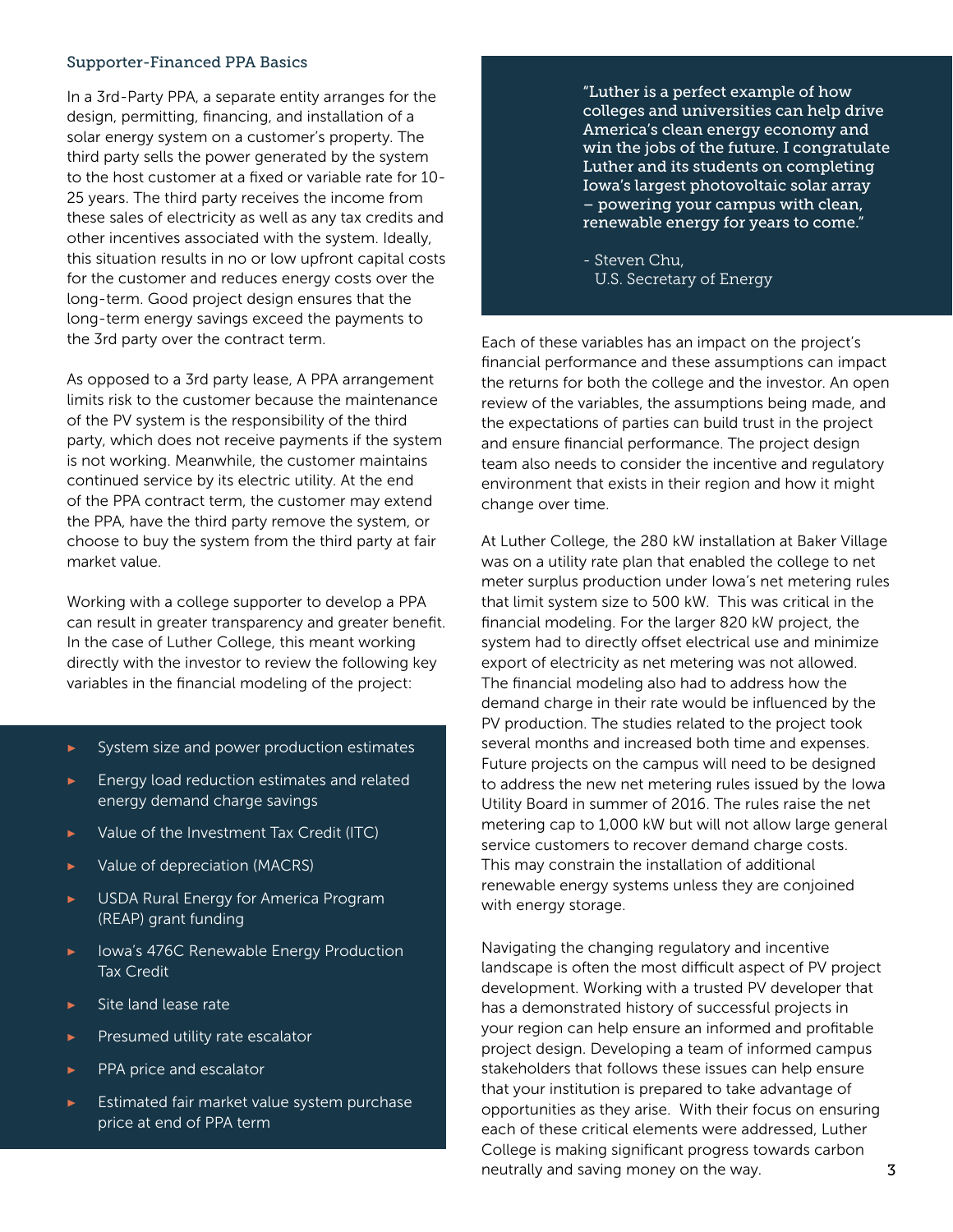#### Sustainability House

Completed: August 2011 Capacity (KW): 3.78 Average Annual Production (KWh): 5,000 **Owner: Luther College** Cost: \$22,750 **Funding Method:** Single Anonymous Donor Savings/Return: \$700 a year

# President's House

Completed: August 2013 Capacity (KW): 5.3 Average Annual Production (KWh): 6, 60 **Owner: Luther College** Cost: \$16,140 **Funding Method:** Renewable Energy Fund (multiple) donors) and Utility Rebate Savings: \$840 annually

# Baker Village Residence

Completed: August 2012

Capacity (KW): 280

Average Annual Production (KWh): 355,000

**Owner:** Decorah Solar Field, LLC (owned by supporter Larry Grimstad)

# Cost: \$1.2 Million

Funding Method: Leased for seven years from Decorah Solar Field, LLC. Lease payments funded through avoided energy costs and a donor supported Renewable Energy Fund.

Savings/Return: An average of \$40,000 annually with current electrical prices, though the annual lease payments over the first 7 years are higher than Luther's avoided energy costs. The savings are projected in years 8-25 when either the lease payments decrease or the system is sold to Luther. The benefit to Luther in years 1-7 is about \$50,000 per year, including REC sales. The projected benefit after year 7 is about \$42,000, with Luther keeping the RECs. That annual benefit is expected to increase every year as utility costs increase.

#### Shirley Baker Commons

Completed: August 2013

Capacity (KW): 20

Average Annual Production (KWh): 26,500

**Owner:** Luther College

Cost: \$86,000

**Funding Method: Renewable Energy Fund** (multiple donors), Department of Energy grant, and Utility Rebate

Savings: \$2,676 annually

# Preus Library & Regents Center

Completed: Fall 2015

Capacity (KW): 821.76 (divided in 3 arrays)

Average Annual Production (KWh): 1,118,000

**Owner:** Oneota Solar, LLC (owned by supporter Larry Grimstad)

Cost: \$1.6 Million

**Funding Method:** Third party power purchase agreement (PPA) at a fixed price for ten years Savings: Estimated \$999,229 over 25 years